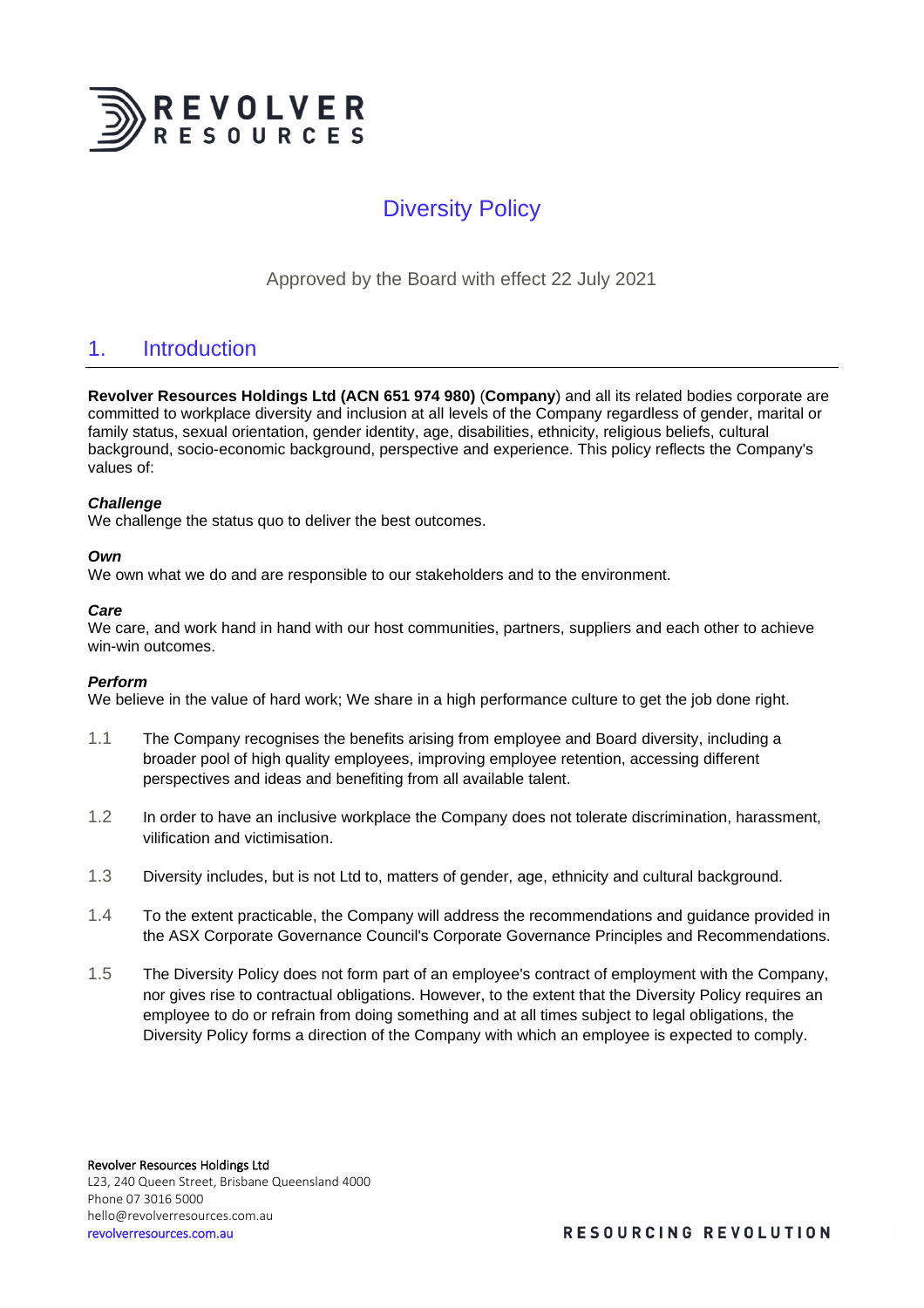

## 2. Objectives

- 2.1 The Diversity Policy provides a framework for the Company to achieve:
	- (a) a diverse and skilled workforce, leading to continuous improvement in service delivery and achievement of corporate goals;
	- (b) a workplace culture characterised by inclusive practices and behaviours for the benefit of all staff;
	- (c) improved employment and career development opportunities for women;
	- (d) a work environment that values and utilises the contributions of employees with diverse backgrounds, experiences and perspectives through improved awareness of the benefits of workforce diversity and successful management of diversity; and
	- (e) awareness in all staff of their rights and responsibilities with regards to fairness, equity and respect for all aspects of diversity,

(collectively, the **Objectives**).

2.2 The Diversity Policy does not impose on the Company, its directors, officers, agents or employee any obligation to engage in, or justification for engaging in, any conduct which is illegal or contrary to any anti-discrimination or equal employment opportunity legislation or laws in any State or Territory of Australia or of any foreign jurisdiction.

## 3. Responsibilities

- 3.1 **The Board's commitment**
	- (a) The Board is committed to workplace diversity, with a particular focus on supporting the representation of women at the senior level of the Company and on the Board.
	- (b) The Board is responsible for developing measurable objectives and strategies to achieve the objectives of the Diversity Policy (**Measurable Objectives**) and monitoring the progress of the Measurable Objectives through the monitoring, evaluation and reporting mechanisms listed below.
	- (c) The Board will also set Measurable Objectives for achieving gender diversity and monitor their achievement.
	- (d) The Board will conduct all Board appointment processes in a manner that promotes gender diversity, including establishing a structured approach for identifying a pool of candidates, using external experts where necessary.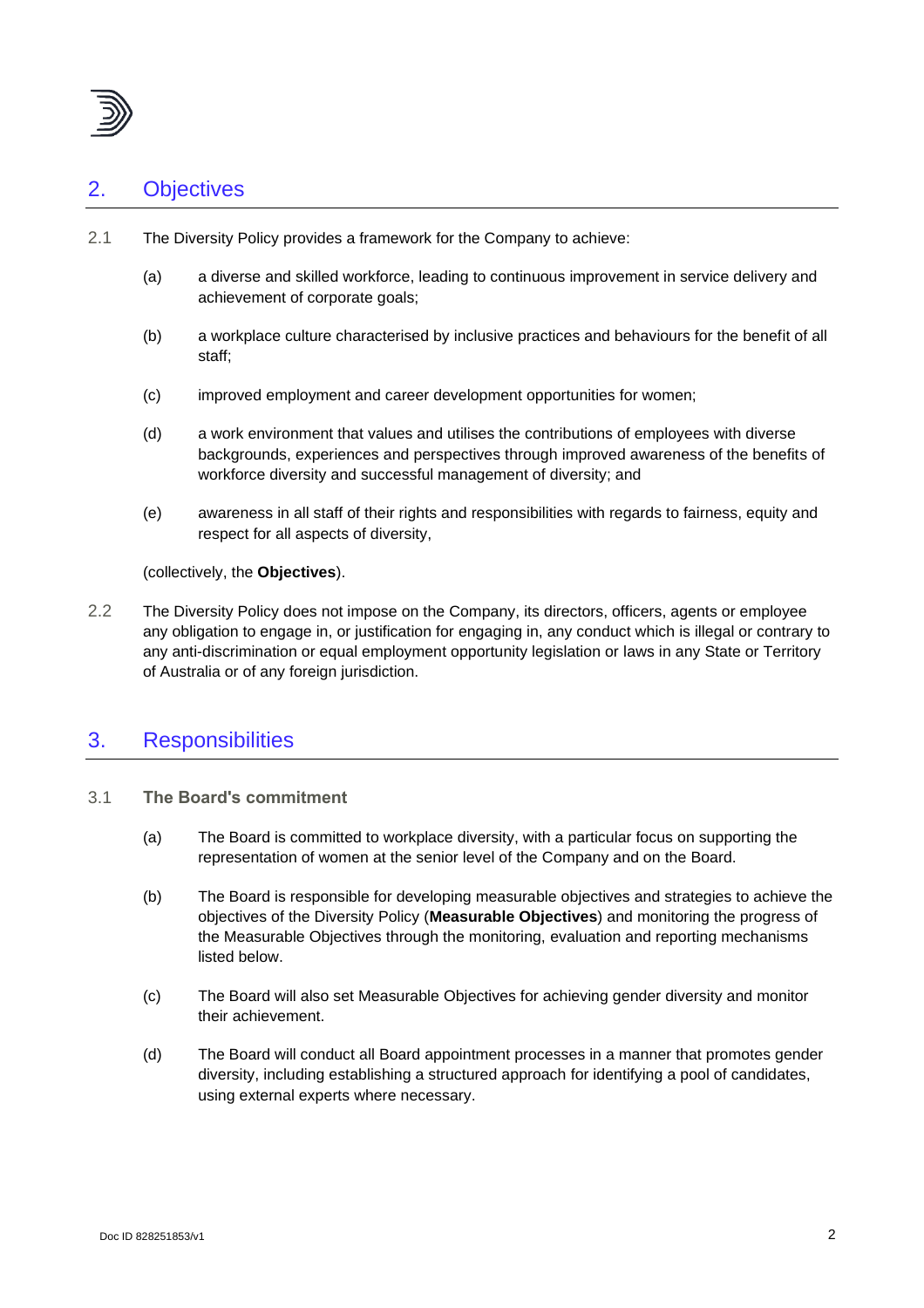

### 3.2 **Strategies**

The Company's diversity strategies include:

- (a) recruiting from a diverse pool of candidates for all positions, including senior management and the Board;
- (b) the requirement of at least one] female candidate to be shortlisted for all appointments including executive and Board positions if a suitably qualified candidate exists in the applications;
- (c) reviewing succession plans to ensure an appropriate focus on diversity;
- (d) identifying specific factors to take account of in recruitment and selection processes to encourage diversity;
- (e) developing programs to develop a broader pool of skilled and experienced senior management and Board candidates, including, workplace development programs, mentoring programs and targeted training and development;
- (f) any other strategies the Board develops from time to time.

### 4. Monitoring and evaluation

- 4.1 The Chair will monitor the scope and currency of this policy annually.
- 4.2 The Company is responsible for implementing, monitoring and reporting on the Measurable Objectives.
- 4.3 Measurable Objectives must be reviewed and set annually and Measurable Objectives as set by the Board will be included in the annual key performance indicators for the Managing Director and senior executives.

In addition, the Board will review progress against the Objectives as a key performance indicator in its annual performance assessment.

## 5. Reporting

The Board will include in the Annual Report each year:

- (a) the Measurable Objectives, set by the Board for that year;
- (b) progress against the Measurable Objectives; and